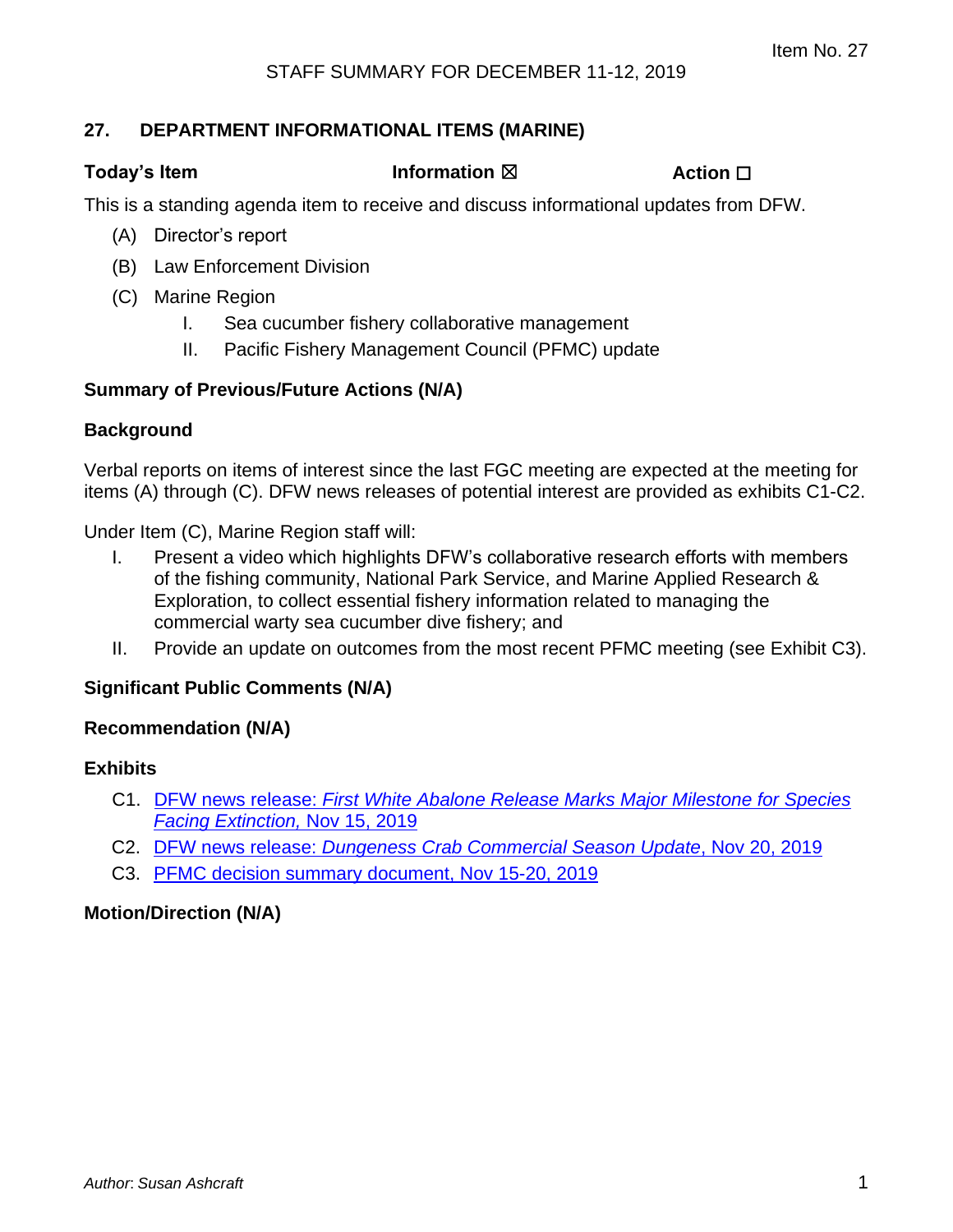<span id="page-1-0"></span>**CALIFORNIA DEPARTMENT OF FISH AND WILDLIFE NEWS**



# First White Abalone Release Marks Major Milestone for Species Facing Extinction

[November 15, 2019](https://cdfgnews.wordpress.com/2019/11/15/first-white-abalone-release-marks-major-milestone-for-species-facing-extinction/)

A career dedicated to mollusks isn't always easy. Sometimes progress can occur at a snail's pace.

But a team of scientists are close to reaching a significant milestone in their efforts to bring white abalone — a species of sea snail — back from the brink of extinction.

During the week of Nov. 18, thousands of white abalone hatched in a marine lab will be planted in the ocean near Los Angeles and San Diego. It will be the first time that scientists attempt to introduce captive-bred white abalone into the wild.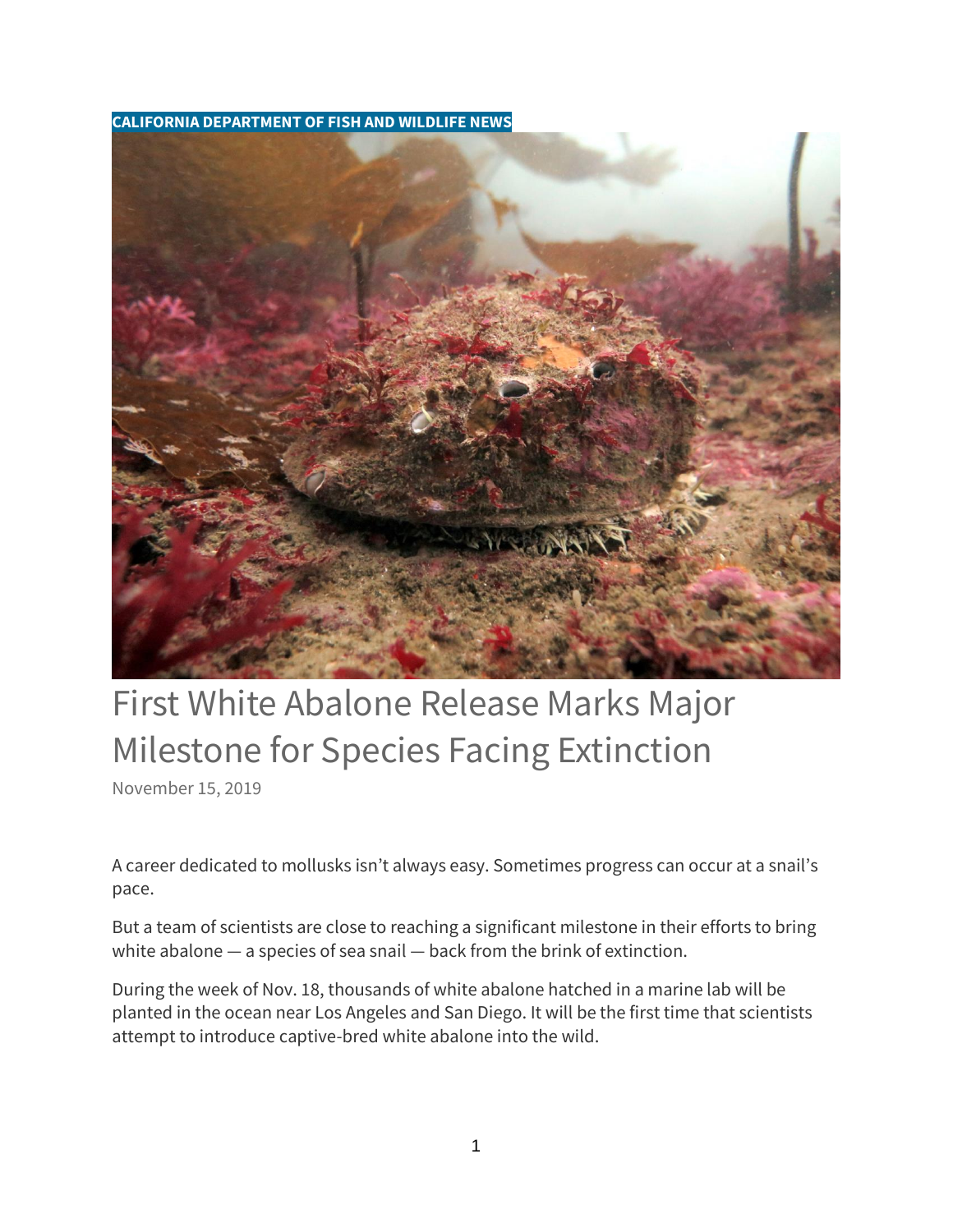"It's thrilling to think that our hard work is going to pay off as far as putting juvenile white abalone in the wild and setting them free," said California Department of Fish and Wildlife (CDFW) co-lead researcher Dr. Laura Rogers-Bennett.

California's abalone population has been decimated by a combination of commercial overfishing, ocean warming and poor kelp growth. White abalone, sought by divers because of its tender meat, was hit especially hard. The declines resulted in a 1997 ban on all recreational and commercial abalone fishing south of San Francisco, and in 2001 white abalone became the first marine invertebrate to be listed as an endangered species.

It's been almost two decades since Dr. Rogers-Bennett and her team have found a live juvenile white abalone in the wild.

"Captive breeding might be the only way this population can recover," she said.

From 1999 to 2004, a team of divers including Dr. Rogers-Bennett and co-lead researcher Ian Taniguchi collected 21 white abalone from the deep reefs in the Channel Islands. Those 21 abalone ultimately led to the production of thousands of offspring at the Bodega Marine Laboratory at University of California, Davis (UC Davis).

CDFW estimates there are only 2,400 wild white abalone living in the ocean off California's coast. They plan to plant more than 3,000 during the week of Nov. 18.

"It's a huge milestone, but it's also just the beginning," said Taniguchi. "We hope this will be the first of many successful outplants aimed at reestablishing a self-sustaining wild population."

CDFW is grateful to its many conservation partners for their collaboration on this project including the UC Davis Bodega Marine Lab, National Oceanic and Atmospheric Administration, The Bay Foundation and Aquarium of the Pacific. This project would not have been possible without significant funding provided by NOAA through its Section 6 grant program.

### **Media Contacts:**

**[Ken Paglia](mailto:Ken.Paglia@wildlife.ca.gov)**, CDFW Communications, (916) 825-7120

**[Dr. Laura Rogers-Bennett](mailto:Laura.Rogers-Bennett@wildlife.ca.gov)**, Senior Env. Scientist, (707) 875-2035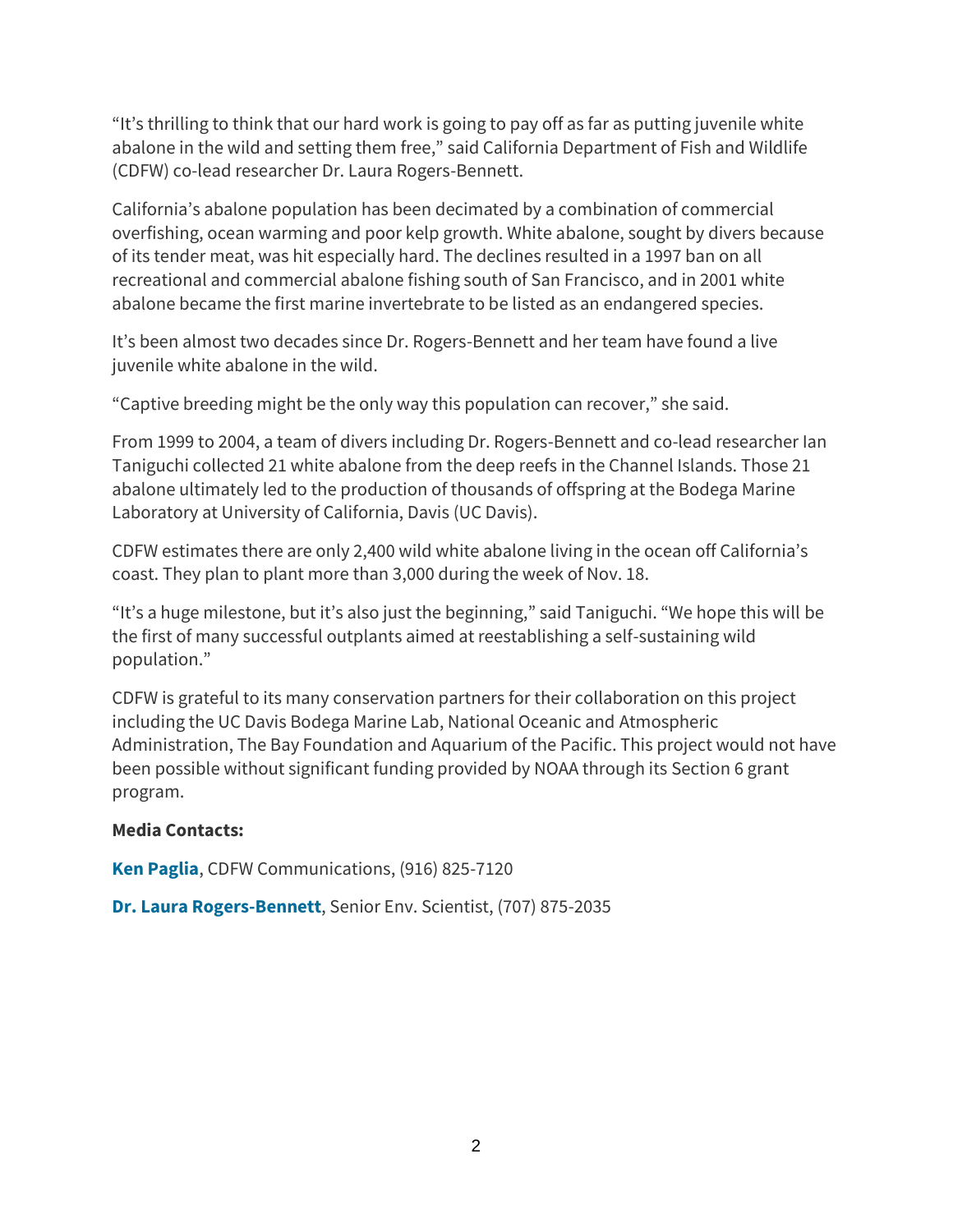#### <span id="page-3-0"></span>**CALIFORNIA DEPARTMENT OF FISH AND WILDLIFE NEWS**



# Dungeness Crab Commercial Season Update

[November 20, 2019](https://cdfgnews.wordpress.com/2019/11/20/dungeness-crab-commercial-season-update/) by [kmacinty,](https://cdfgnews.wordpress.com/author/kmacinty/) posted in [crab,](https://cdfgnews.wordpress.com/category/crab/) [domoic acid,](https://cdfgnews.wordpress.com/category/domoic-acid/) [Environmental](https://cdfgnews.wordpress.com/category/environmental-science/)  [Science,](https://cdfgnews.wordpress.com/category/environmental-science/) [Fisheries,](https://cdfgnews.wordpress.com/category/fisheries-2/) [Fishing \(Commercial\),](https://cdfgnews.wordpress.com/category/fishing-commercial/) [Marine,](https://cdfgnews.wordpress.com/category/marine/) [Public Participation,](https://cdfgnews.wordpress.com/category/public-participation/) [Public Safety](https://cdfgnews.wordpress.com/category/public-safety/)

Based on updated information and in response to concerns from the commercial Dungeness crab fleet, including written requests from Port Associations to further delay, California Department of Fish and Wildlife (CDFW) Director Charlton H. Bonham intends to further delay the start date for the California Dungeness crab fishery south of the Mendocino/Sonoma county line.

Today, Director Bonham issued a **[preliminary determination](https://nrm.dfg.ca.gov/FileHandler.ashx?DocumentID=175182&inline)** that the Nov. 22, 2019 start date poses a significant risk of marine life entanglement. The anticipated management response is a further delay of the opening of the commercial Dungeness crab fishery in that area until Dec. 15, 2019.

An aerial survey conducted by CDFW within Greater Farallones and Monterey Bay National Marine Sanctuaries on Monday, Nov. 18 showed whales throughout the survey area with concentrations foraging in depths between 30 and 50 fathoms off Point Reyes and Half Moon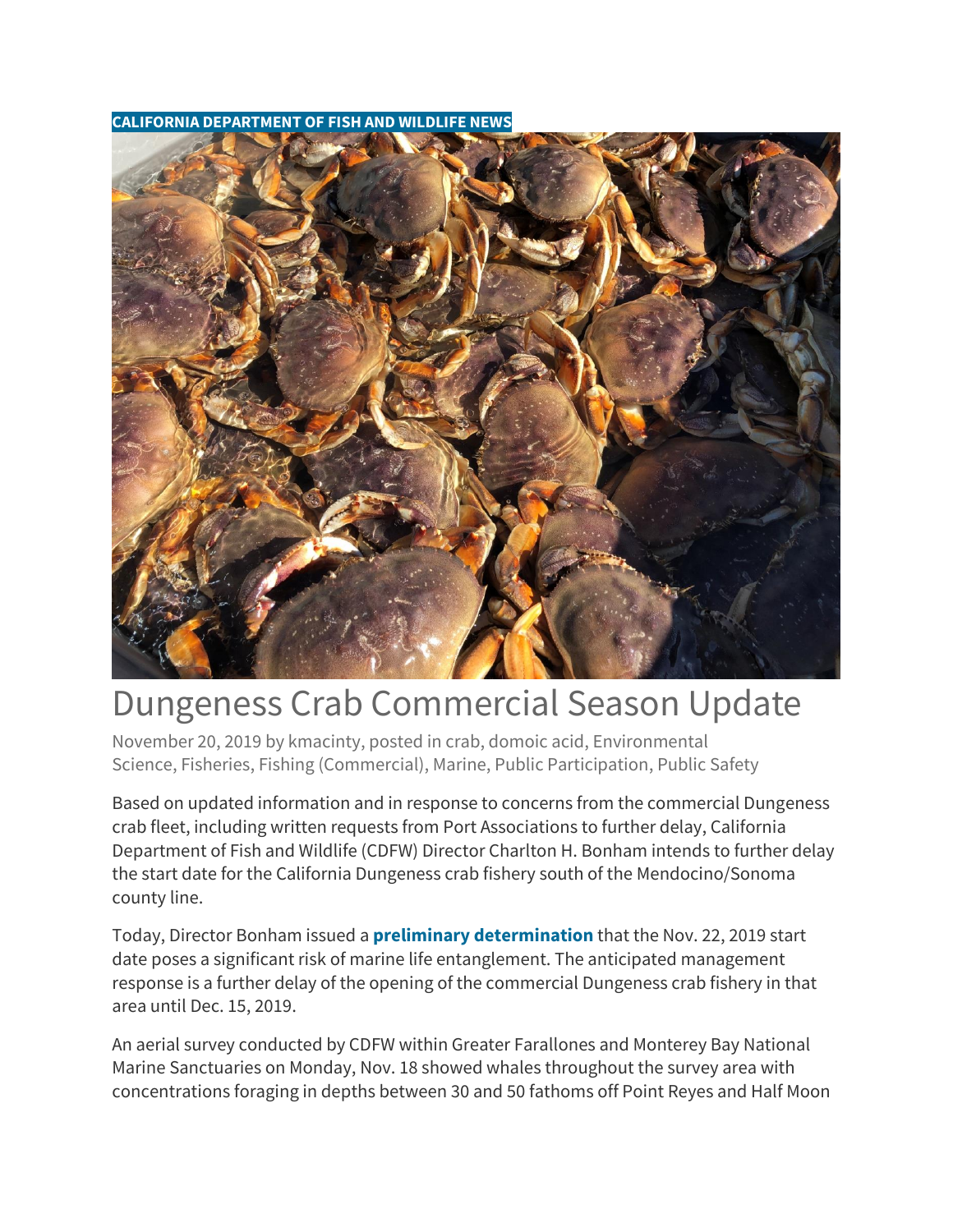Bay. CDFW is working to schedule a follow up aerial reconnaissance flight to further evaluate whale presence in advance of Dec. 15 and will convene the California Dungeness Crab Fishing Gear Working Group the first week of December to conduct a risk evaluation.

Under the authority of Fish and Game Code, section  $8276.1(c)(1)$ , the Director may restrict take of commercial Dungeness crab if there is a significant risk of marine life entanglement due to fishing gear. As required in Fish and Game Code, section 8276.1(c)(4), the Director is providing 48 hours' notice to the California Dungeness Crab Fishing Gear Working Group and other stakeholders.

Director Bonham will consider any recommendations or new information provided by 4:45 p.m. on Friday, Nov. 22, 2019. Anyone with recommendations and information related to this preliminary determination should submit it to **[whalesafefisheries@wildlife.ca.gov](mailto:whalesafefisheries@wildlife.ca.gov)** by that deadline.

No vessel may take, possess or land crab in an area closed for a significant entanglement risk. Fishing gear may not be deployed in any area closed to fishing.

CDFW, the fleet and the interested stakeholders are still at the start of an emerging effort to implement real-time decision-making processes. For the last 24 hours, CDFW has been engaged in real-time discussion and decision making, responding to industry requests for further delay.

Everyone recognizes the risks and all are committed to addressing that risk and developing the tools to assess and manage risk with more refinement. CDFW is committed to continuing to evaluate information as it is available in real-time to ensure that restrictions on the fishery are lifted as expeditiously as possible. CDFW appreciates the challenges and difficulties that come with the beginning of a new approach, and we appreciate the understanding of the public, the fleet, the Working Group and Californians hungry for crabs.

In related news, test results received today from the California Department of Public Health show there is no longer a public health concern regarding the safety of crab from the Mendocino/Sonoma county line to the California/Mexico border.

For the latest information on the Dungeness crab season, please visit **[www.wildlife.ca.gov/crab](http://www.wildlife.ca.gov/crab)** and **[2019-2020 Dungeness Crab Fishery Best Practices](https://gcc01.safelinks.protection.outlook.com/?url=http%3A%2F%2Fwww.opc.ca.gov%2Fwebmaster%2F_media_library%2F2019%2F11%2F2019-20_BPG_Final.pdf&data=02%7C01%7CKirsten.Macintyre%40wildlife.ca.gov%7C0cf0eb4d7862477b891408d76e1be62e%7C4b633c25efbf40069f1507442ba7aa0b%7C0%7C0%7C637098938539968353&sdata=DaX1M%2B7RuGkqj%2FvzJFPoqJMkVdPoYHKJKOYL5b80TH4%3D&reserved=0)  [Guide](https://gcc01.safelinks.protection.outlook.com/?url=http%3A%2F%2Fwww.opc.ca.gov%2Fwebmaster%2F_media_library%2F2019%2F11%2F2019-20_BPG_Final.pdf&data=02%7C01%7CKirsten.Macintyre%40wildlife.ca.gov%7C0cf0eb4d7862477b891408d76e1be62e%7C4b633c25efbf40069f1507442ba7aa0b%7C0%7C0%7C637098938539968353&sdata=DaX1M%2B7RuGkqj%2FvzJFPoqJMkVdPoYHKJKOYL5b80TH4%3D&reserved=0)**.

###

**Media Contacts:**

**[Ryan Bartling](mailto:ryan.bartling@wildlife.ca.gov)**, CDFW Marine Region, (415) 761-1843 **[Jordan Traverso](mailto:jordan.traverso@wildlife.ca.gov)**, CDFW Communications, (916) 654-9937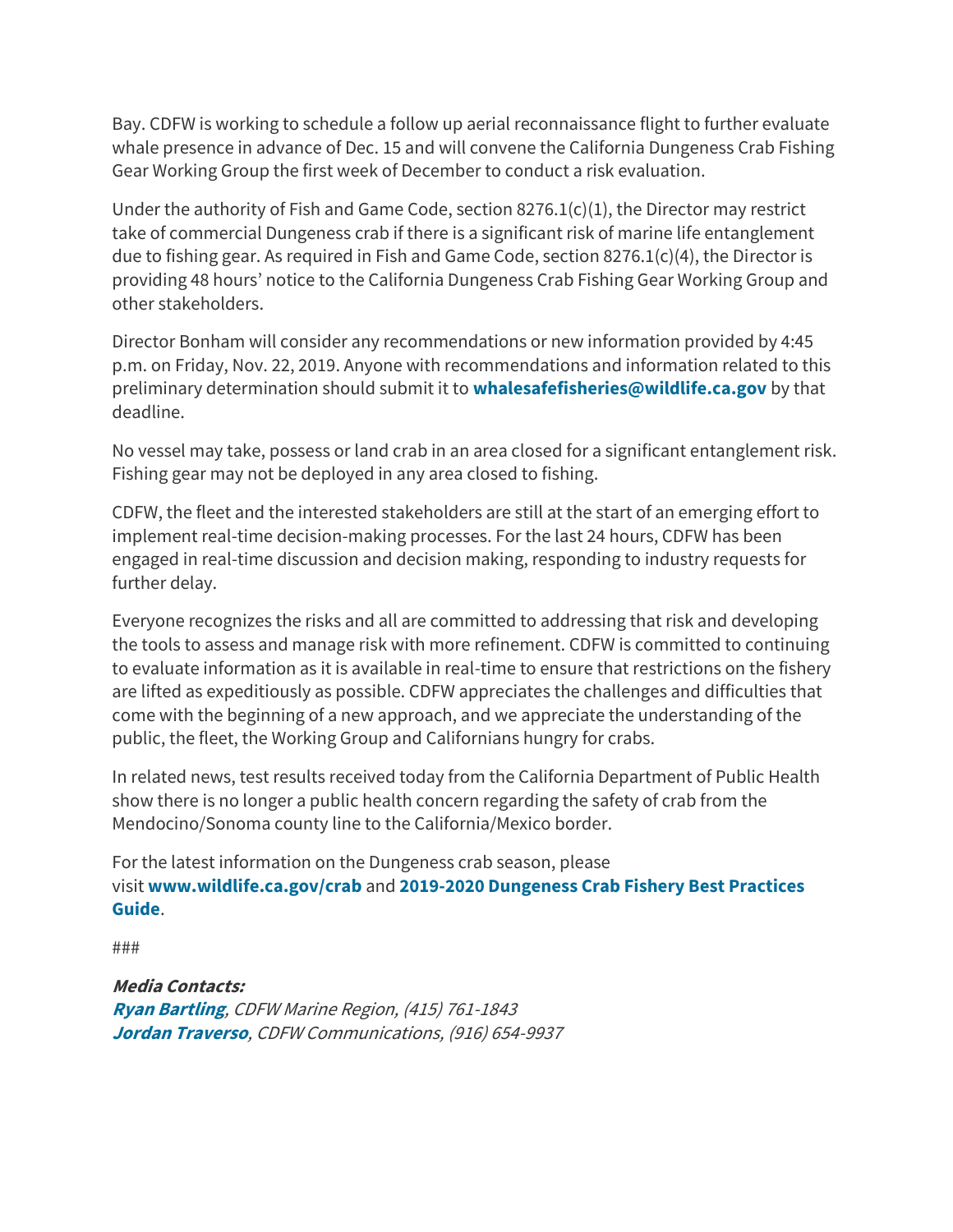#### **Decision Summary Document**

#### **Pacific Fishery Management Council**

#### **November 15-20, 2019**

<span id="page-5-0"></span>Council Meeting Decision Summary Documents are highlights of significant decisions made at Council meetings. Results of agenda items that do not reach a level of highlight significance are typically not described in the Decision Summary Document. For a more detailed account of Council meeting discussions, see the Council meeting record and transcripts or the Council newsletter.

### **Coastal Pelagic Species**

### **Preliminary Review of New 2019 Exempted Fishing Permits**

The Council adopted, for public review, two proposals for exempted fishing permits, from the California Wetfish Producers Association and the West Coast Pelagic Conservation Group. The Council is scheduled to give final approval at the April 2020 meeting.

### **Central Subpopulation of Northern Anchovy Nearshore Estimation Methodology, Frequency of Overfishing Limit Reviews, and Accountability Measures**

The Council directed the Coastal Pelagic Species Management Team to continue developing a framework and proposed flowchart to guide decisions on the frequency of revisiting management reference points for the central subpopulation of northern anchovy. The Coastal Pelagic Species Management Team will report back to the Council at the April 2020 meeting, to recommend a schedule for further consideration of the draft framework.

### **Salmon Management**

### **Final Methodology Review**

Four topics were discussed under this agenda item. The assignment to review the methodology used to develop abundance forecasts for Willapa Bay coho was incomplete. Work on this topic will continue, and the Council will review this topic at the March 2020 Council meeting. The Council approved the updated Fishery Regulation Assessment Model user manual, which will be provided on the Council website in the near future. The Council agreed that the salmon management boundary line at Horse Mountain could be included as part of the Fishery Management Plan Amendment 20 on the annual management cycle which is scheduled to begin in April 2020. In addition, for the upper Columbia Summer Chinook topic, the Council agreed that no formal methodology review is required, and that any needed data input changes would be made in time for the 2020 preseason process.

**2020 Preseason Management Schedule and Scope Annual Management Cycle Amendment**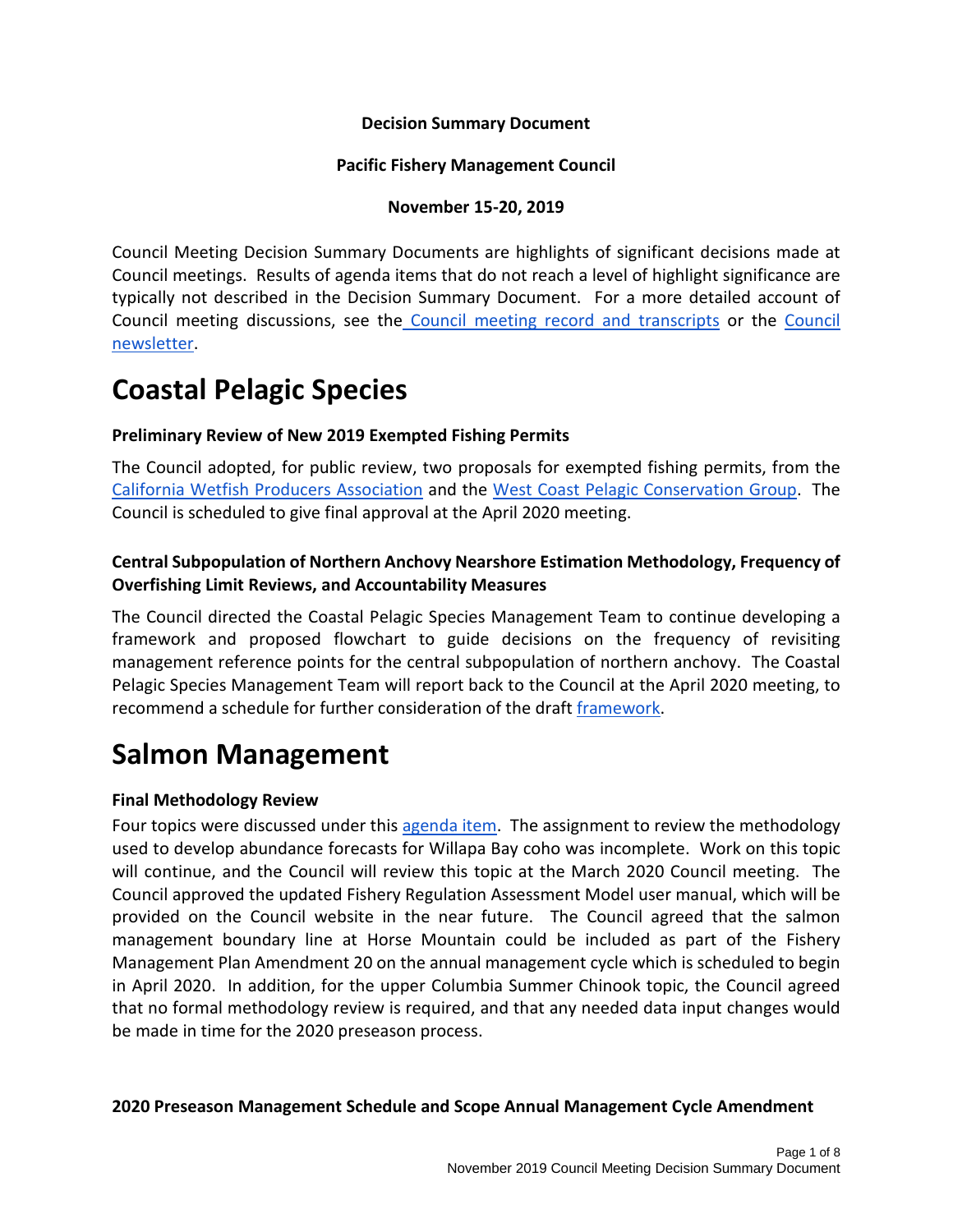The Council adopted the tentative 2020 salmon management schedule including the tentative dates and sites for the public hearings, except that the California hearing will be held in Eureka, California.

The Council also decided to begin the process for amending the salmon fishery management plan (FMP) in order to potentially modify the schedule for the annual salmon management cycle. Included in this FMP amendment process will be additional changes, including a change in a salmon management boundary line (from Horse Mountain 40° 05' a line at 40° 10'), as well as 'housekeeping items'.

## **Pacific Halibut Management**

### **2020 Catch Sharing Plan and Annual Regulations - Final Action**

The Council adopted final changes to the 2020 Catch Sharing Plan and annual fishing regulations consistent with the recommendations provided by Washington Department of Fish and Wildlife and Oregon Department of Fish and Wildlife, excluding the recommendation for use of longleader gear.

### **Commercial Directed Fishery Regulations for 2020**

The Council adopted a final recommendation for a season consisting of a 3-day fishing period to begin at 0800 on day 1 and conclude at 1800 on day 3. The season would begin on the fourth Monday in June 2020, and subsequent periods would be scheduled as necessary to achieve the allowable catch level. This recommendation will be forwarded to the International Pacific Halibut Commission for consideration.

### **Habitat**

### **Current Habitat Issues**

The Council directed staff to work with the Habitat Committee and California Department of Fish and Wildlife on a letter to National Marine Fisheries Service Assistant Administrator Chris Oliver and West Coast Regional Manager Barry Thom, as well as the Mid-Pacific Regional Director Ernest Conant of the Bureau of Reclamation, highlighting concerns about the Central Valley Project/State Water Project Biological Opinion and the impacts of the project on essential fish habitat and Council-managed and constraining species. In order to raise concerns prior to the implementation of this Biological Opinion, the Council tasked Council staff with developing the letter before the end of 2019.

The Council also directed staff to work with the Habitat Committee and Oregon Department of Fish and Wildlife on a letter to the Federal Energy Regulatory Commission regarding the Jordan Cove liquefied natural gas project Final Environmental Impact Statement. The letter, which is due December 15, will draw from previous Council letters to the Federal Energy Regulatory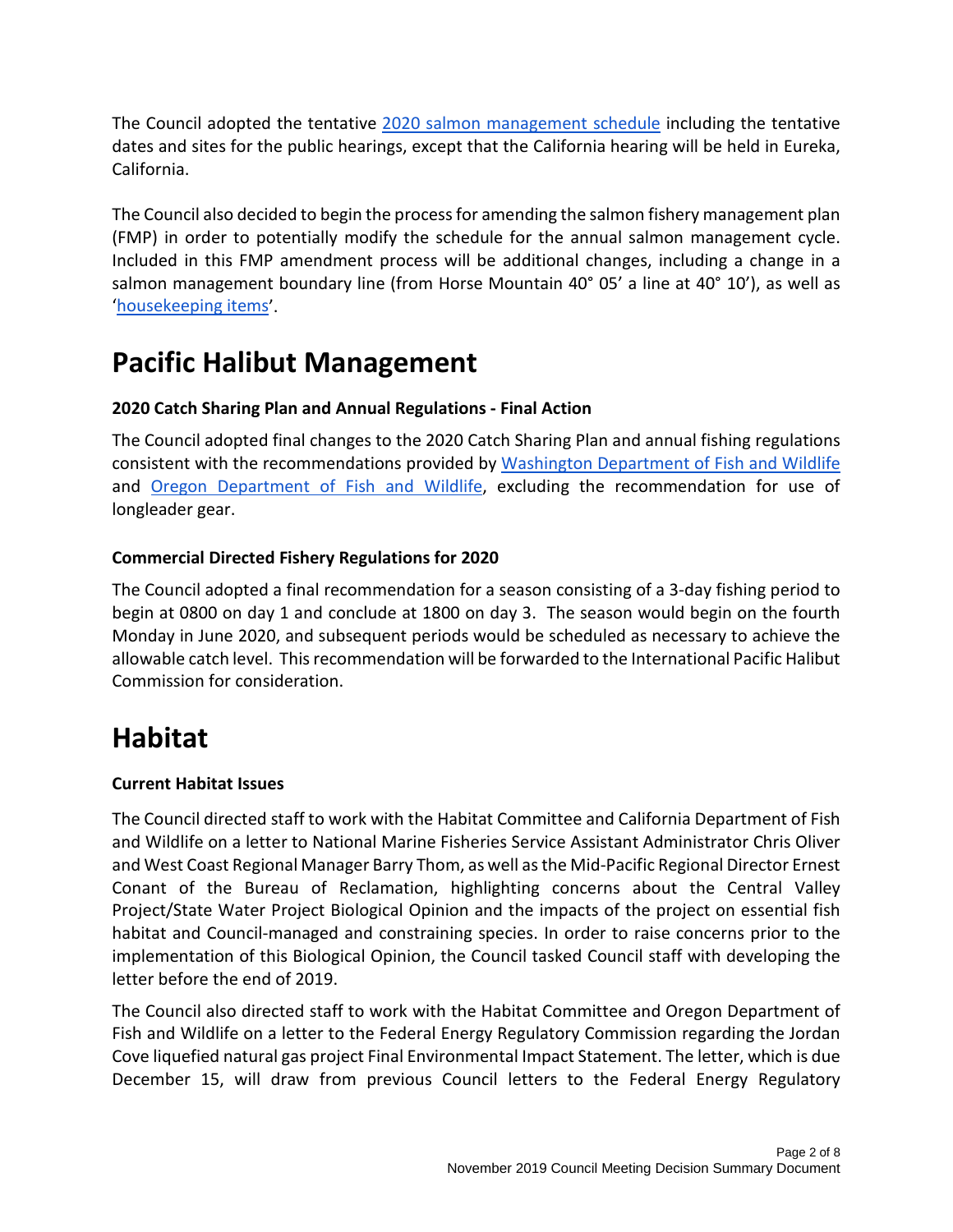Commission, the US Forest Service and Bureau of Land Management, and including safety concerns referenced by the Salmon Advisory Subpanel and the Groundfish Advisory Subpanel.

## **Groundfish Management**

### **Workload and New Management Measure Update**

The Council received a brief report from the Groundfish Management Team regarding their workload and the groundfish management measures list. No new management measures were added to the existing list for Council consideration. The Council will take this agenda item up in April to review and revise the existing list and potentially prioritize groundfish workload for 2020.

#### **Electronic Monitoring Program Guidelines and Manual Review**

The Council reviewed, but did not finalize, their recommendations on the revised electronic monitoring (EM) Program Guidelines and the Draft EM Manual. Instead, the Council will send a letter to the National Marine Fisheries Service (NMFS) stating they would like to delay implementation of the EM regulations until 2022 and will consider an extension of the EM Exempted Fishing Permit at the March meeting. The Council requested more information regarding the appropriate level of video review for vessel steam time (nonfishing activity). In addition, an analysis is needed to understand the effect of applying vessel-specific halibut discard mortality estimates to non-reviewed trips as noted in Supplemental GEMPAC/TAC Report 4. Finally, the Council remains concerned about the cost effectiveness of the program and would like the industry to continue to work with NMFS and Pacific States Marine Fisheries Commission to examine ways to develop a mechanism for industry to fund a portion of the EM Program.

### **2020 Harvest Specifications for Cowcod and Shortbelly Rockfish - Final Action**

The Council adopted final preferred alternatives for 2020 harvest specifications for cowcod south of 40° 10' N. lat. and shortbelly rockfish to mitigate against premature closures of affected fisheries next year. The Council action for cowcod south of 40° 10' N. lat. recommends removal of the 2020 annual catch target of 6 mt, coupled with a reduction of the research set-aside to 1 mt, to determine an annual vessel limit of 1,264 pounds for affected participants in the limited entry trawl fishery south of 40° 10' N. lat. The Council action for shortbelly rockfish recommends increasing the 2020 annual catch limit to 3,000 mt to reduce the risk of closing midwater trawl fisheries north of 40° 10' N. lat. The final rule for these actions is anticipated to be implemented prior to the start of Pacific whiting fisheries in mid-May next year.

### **Preliminary Exempted Fishing Permit (EFP) Approval for 2021-2022**

The Council decided to move seven EFPs forward for public review and adopted the set-asides for those EFPs recommended in Table 2 of the Groundfish Management Team (GMT) report. EFPs by the following proponents were moved forward: West Coast Seafood Processors Association, Oregon Trawl Commission, Midwater Trawlers Cooperative, and Environmental Defense Fund; California Department of Fish and Wildlife; Coastal Conservation Association California Okuma Fishing Tackle Corp; San Francisco Community Fishing Association & Dan Platt;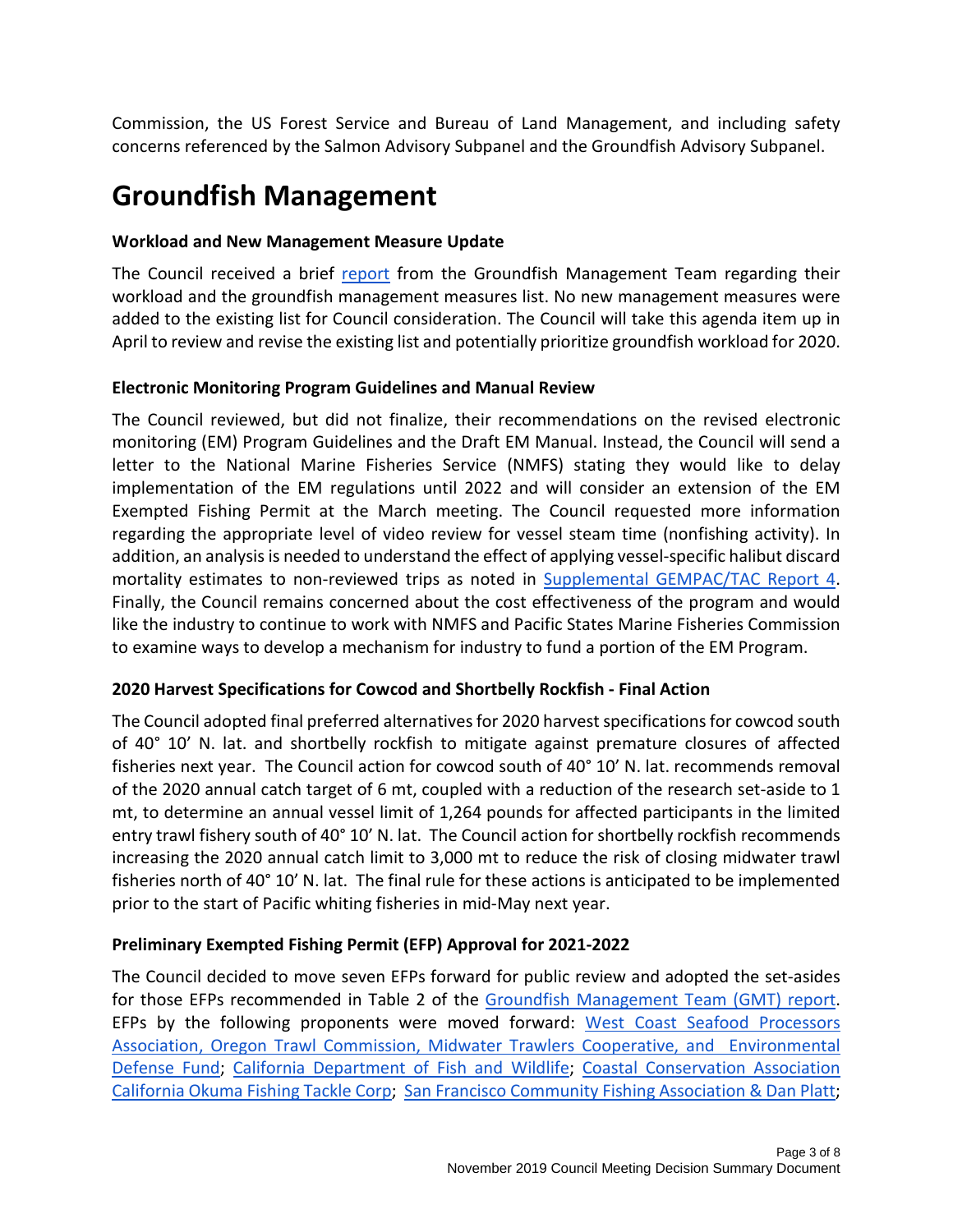Scott Cook; Washington Department of Fish and Wildlife. The Council recommended that the EFPs be modified per the specific guidance in the GMT report and taking into account the recommendations of the Enforcement Consultants report. At its March meeting, the Council will consider including the trawl sector electronic monitoring EFPs and will also check in on the development of other EFPs, as needed.

### **Harvest Specifications for 2021-2022 Management Including Final Overfishing Limits and Acceptable Biological Catches**

The Council adopted final 2020 and 2021 harvest specifications for all stocks and stock complexes under default harvest control rules except for cowcod south of 40° 10' N. lat., Oregon black rockfish, petrale sole, sablefish, and shortbelly rockfish. Alternative harvest specifications are considered for these stocks. Preliminary preferred alternatives for these stocks were identified as follows:

- Cowcod south of 40° 10' 0.N lat.: ACL = ABC ( $P^* = 0.4$ )
- $\bullet$  Oregon black rockfish: ACL = ABC = 512 mt in 2021 and 2022
- Petrale sole:  $ACL = ABC (P^* = 0.4)$
- Sablefish: ABC ( $P^* = 0.45$ ) with options for the 5-year average and long-term apportionment methods for determining area-specific ACLs as described by the GMT
- $\bullet$  Shortbelly rockfish: ACL = 3,000 mt in 2021 and 2022

The impacts associated with these alternatives will be analyzed to inform final decisions on 2021 and 2022 harvest specifications in April 2020.

### **Gear Switching and Sablefish Area Management Update**

The Council provided general guidance relative to the purpose and need statement developed by the Sablefish Management and Trawl Allocation Attainment Committee and requested that the analysis include a focus on the four potential causes of under-attainment of the northern trawl allocations that are identified in the purpose and need statement. At its June 2020, the Council will consider whether to move this issue forward by adopting a range of alternatives for analysis.

#### **Biennial Management Measures for 2021-2022**

The Council adopted a range of management measures necessary to implement the 2021-22 harvest specifications as recommended by the Groundfish Management Team (GMT) (in Supplemental Reports  $1, 2$  and  $3$ ), Groundfish Advisory Subpanel, and the Tribes. Further, the Council also adopted a suite of management measure recommendations from California (in Supplemental CDFW Reports  $1$  and  $2$ ) and Washington for analysis by the GMT. Additional measures decided for detailed analysis include 1) modifications to existing allocations for lingcod south of 40° 10' N. lat., Slope Rockfish south of 40° 10' N. lat. including Blackgill Rockfish, and widow rockfish; and 2) allowance of yellowtail rockfish retention in the salmon troll fishery south of 40° 10' N. lat. The Council is scheduled to review progress on the analysis of management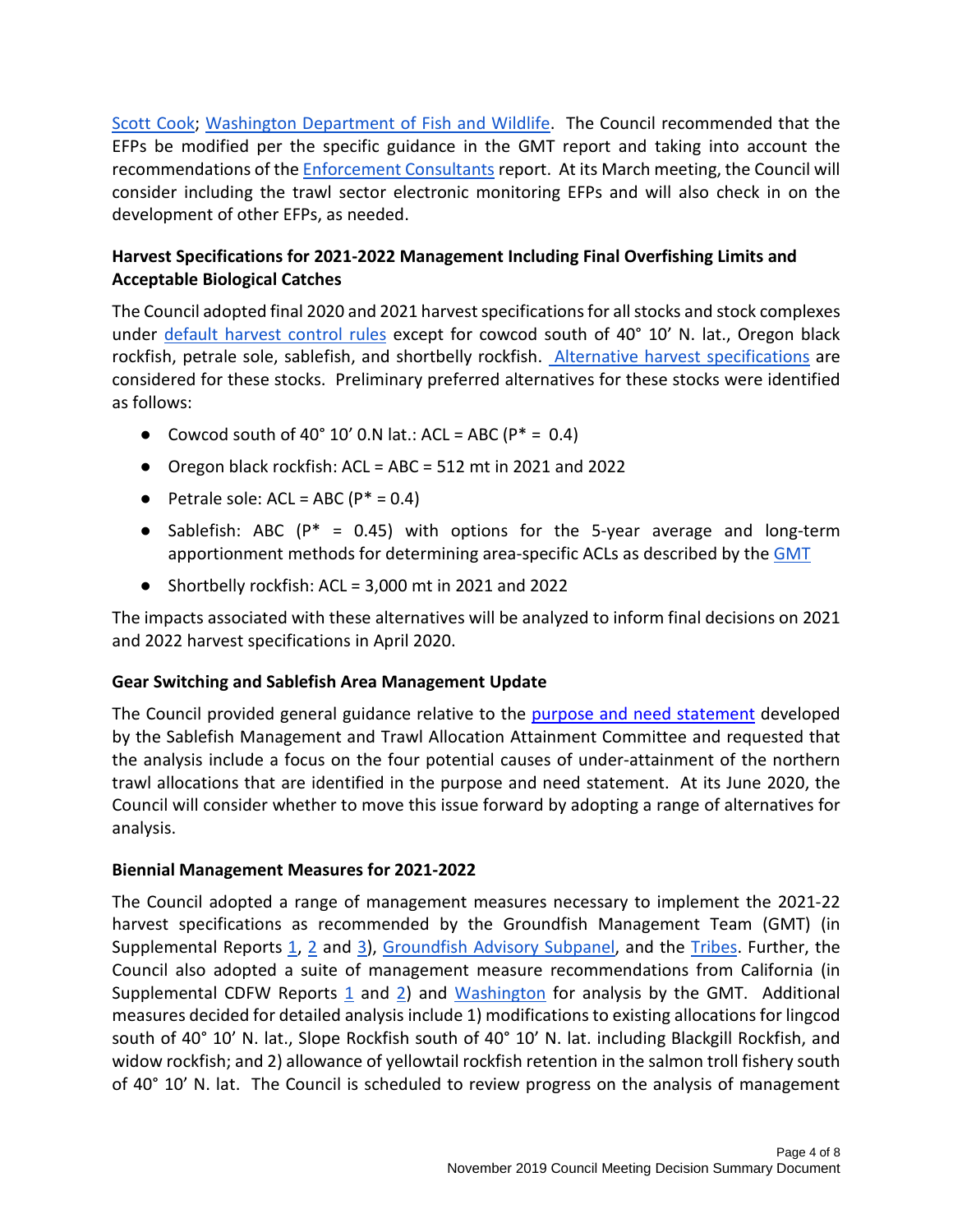measure alternatives at the March 2020 meeting and identify preliminary preferred alternatives at the April meeting.

### **Endangered Species Act Mitigation Measures for Salmon - Final Action**

The Council adopted its final preferred alternatives (FPA) from the preliminary preferred alternatives (PPA) –as described in the draft analytical document– at this meeting. The suite of measures adopted by the Council address the Terms and Conditions of the 2017 National Marine Fisheries Service biological opinion *Reinitiation of Section 7 Consultation Regarding the Pacific Fisheries Management Council's Groundfish Fishery Management Plan* for which there is a Council-specified role.

The FPA language is paraphrased below.

Block Area Closures would be developed as a routine inseason mitigation tool for midwater trawl fisheries in the whiting and non-whiting sectors.

Extension of Block Area Closures for Groundfish Vessels using Midwater Trawl Gear to the Western Boundary of the Exclusive Economic Zone and to the 700 Fathom Curve for Vessels using Bottom Trawl Gear south of 46° 16' 00" N. latitude (WA/OR border). Selective Flatfish Trawl Net Requirement would be available for use as a routine inseason mitigation tool in bottom trawl fisheries.

Pacific Whiting Cooperative Agreements would allow each whiting sector co-op to develop salmon mitigation plans to include a requirement for annual season summary reporting to the Council and NMFS describing the use of salmon mitigation measures and an evaluation of the effectiveness of these avoidance measures.

Automatic Authority for NMFS to close Trawl Sectors and Preserve 500 Chinook Salmon for Fixed Gear and Select Recreational Fisheries at 19,500 Chinook and non-whiting trawl fisheries at 8,500 Chinook

### Development of Reserve Access Rule Provision

A sector may only access the Reserve if the Council or NMFS has taken action to minimize Chinook salmon bycatch in that sector prior to it reaching its Chinook salmon bycatch guideline.

- The requirement for the at-sea whiting sectors would be satisfied upon approval by NMFS of cooperative salmon mitigation plans in each of those sectors.
- The requirement for shoreside whiting cooperative vessels would be satisfied upon approval by NMFS of a shoreside whiting cooperative salmon mitigation plan. Individual vessels are not eligible.
- If there are whiting vessels that are not members of a whiting co-op, then additional actions by the Council or NMFS will be needed to minimize Chinook salmon bycatch (e.g., BACs) prior to allowing access to the reserve by those vessels.
- Vessels fishing under an approved Salmon Management Plan (SMP) may be exempt from additional salmon mitigation measures.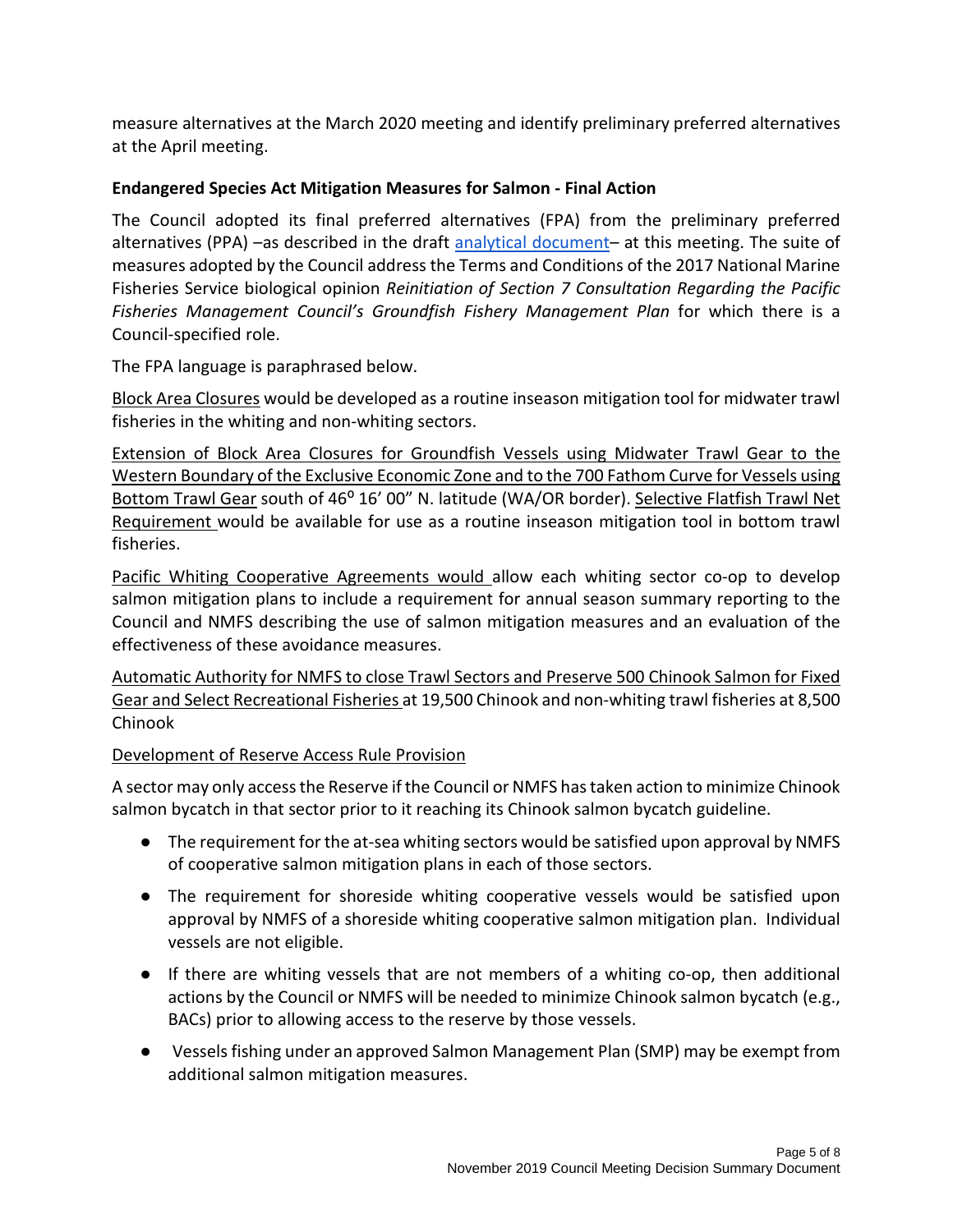● Performance of SMPs will be evaluated via the scorecard and inseason status reporting approach.

The Council will have the option of implementing additional mitigation measures (e.g. BAC) even if access to the Reserve was automatically granted through the adoption of the SMP if the SMP measures are not sufficient in mitigating salmon bycatch, as determined upon inseason review at regular Council meetings.

### **Inseason Adjustments Including Whiting Yield Set-Asides for 2020 - Final Action**

The Council considered progress of the groundfish fisheries to date and those routine inseason adjustments needed for the fishery to attain, but not exceed, annual catch limits. The Council adopted the eleven recommendations made by the GMT for early 2020 fisheries. Additionally, the Council adopted the yield set-asides to accommodate the incidental mortality of Pacific whiting in 2020 research activities and in the pink shrimp fishery.

## **Highly Migratory Species Management**

### **Recommend International Management Activities**

The Council endorsed the recommendations to National Marine Fisheries Service of the Enforcement Consultants and the Highly Migratory Species Advisory Subpanel. Specifically, the United States government should:

- Strengthen or seek adoption of regional fishery management organization measures to require vessels comply with a garbage plan to prevent discarding of waste at sea
- Seek adoption of RFMO measures to require vessels to carry and deploy boarding ladders that allow safe boarding during high seas inspections
- Establish a catch attribution system for Canadian North Pacific albacore catch within the U.S. Exclusive Economic Zone (EEZ) and vice versa
- Work with Canada Department of Fisheries and Oceans to harmonize paperwork requirements for EEZ and port access
- Investigate and provide information on the source of cheap albacore imported into Canada and re-exported to the U.S. under the label "Product of Canada"
- Support Permanent Advisory Committee recommendations on South Pacific albacore conservation and management by the Western and Central Pacific Fisheries Commission (WCPFC)
- Work through the WCPFC to determine if unreported North Pacific albacore catch is occurring in the Convention Area and to better understand the impact of incidental catch of North Pacific albacore, especially by Small Island Developing State) fleets, not bound by current fishing effort limits.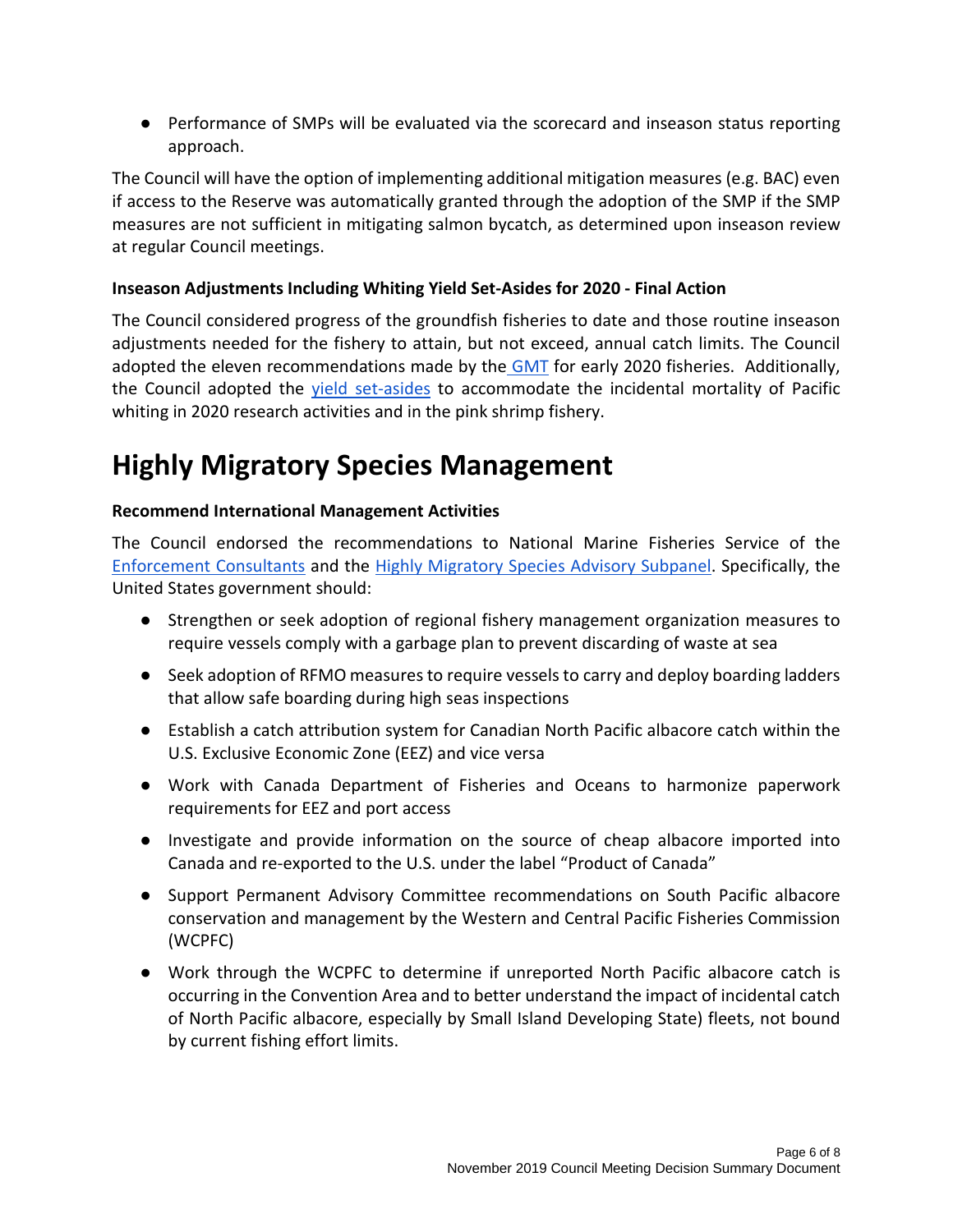### **Scoping an Amendment Authorizing Shallow-Set Longline Gear Outside of the Exclusive Economic Zone**

The Council chose not to proceed with further scoping or consideration of an amendment to establish a west coast permit to use shallow-set longline fishing gear outside the U.S. EEZ at this time. The Council directed the HMSMT to analyze the following issues in support of the Swordfish Monitoring and Management Plan and report back to the Council at the June 2020 meeting in San Diego, California:

1) Analyze effort, catch, and bycatch in subsets of Hawaii shallow-set longline observer data for potential action area delineations.

2) Document all sources of swordfish supply to the U.S. West Coast, including both foreign and domestic (west coast and Hawaii) caught.

3) Estimate related conservation impacts to characterize the relationship between domestic and foreign sources of swordfish supply and the potential to mitigate conservation impacts and reduce the Nation's seafood trade deficit through increased west coast production.

### **Administrative**

### **Legislative Matters, Including the Modernization Recreational Fisheries Management Act Report to Congress**

The Council directed staff to forward comments on the Modernization Recreational Fisheries Management Act Report to Congressto National Marine Fisheries Service, and approved the text in the Council Coordination Committee working paper consensus statement on forage fish.

### **Fiscal Matters**

The Council approved the 2020 No-Cost Extension budget, 2018 audit results, and recommended a March 2020 Budget Committee meeting at the discretion of the Executive Director.

### **Membership Appointments; Statement of Organization, Practices, and Procedures; and Council Operating Procedures**

Dr. Melissa Haltuch was appointed to one of the vacant at-large positions on the Scientific and Statistical Committee. The Council will solicit nominations for a remaining at-large vacancy soon with the intent of filling that position at the March 2020 meeting.

The U.S. Fish and Wildlife Service identified two new designees to the Council, Mr. David Teuscher and Mr. Tom Sinclair, and plans to discuss their appointment to the Habitat Committee at the March 2020 meeting.

The Council will also solicit nominations for two vacancies on its Advisory Subpanels, the Washington Commercial position on the Coastal Pelagic Species Advisory Subpanel formerly held by Mr. Daniel Crome, and the Open Access North of Cape Mendocino position on the